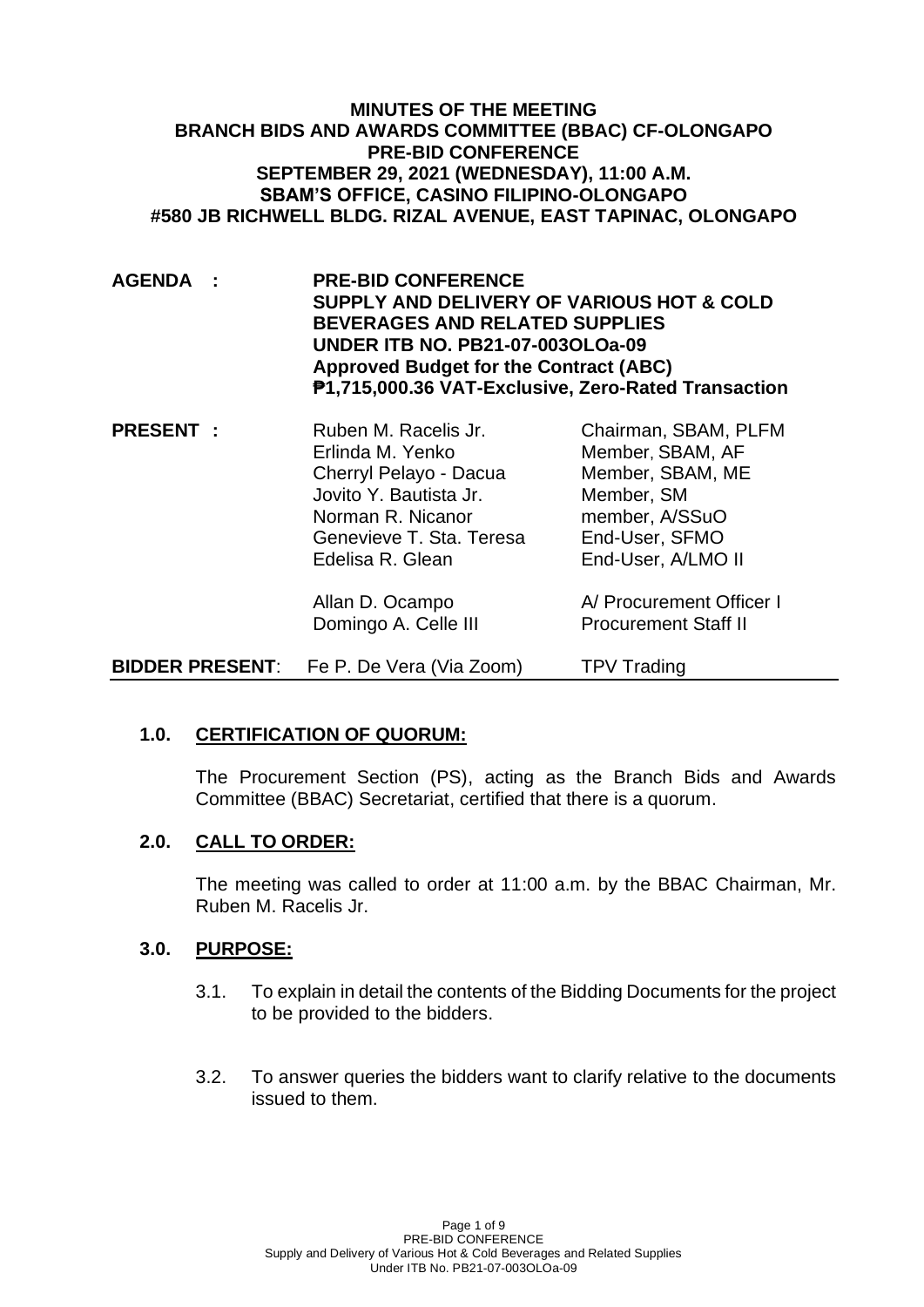## **4.0. INTRODUCTION:**

- 4.1. The Chairman acknowledged the presence of the prospective bidder present in the Pre-bid Conference.
- 4.2. He also welcomed any clarifications/queries the prospective bidder may ask relative to the project so that any issues raised may be immediately settled.

## **5.0. DISCUSSION:**

The following were given emphasis by the BBAC Secretariat:

- a. The bidders shall not submit a bid beyond the Approved Budget for the Contract amounting to One Million Seven Hundred Fifteen Thousand Pesos and 36/100 (₱1,715.000.36) VAT-Exclusive, Zero -Rated Transaction.
- b. The bidders shall submit bids in two (2) separate sealed bid envelopes. The first (1st) envelope shall contain the Eligibility Documents and Technical Component of the bid while the second  $(2^{nd})$  envelope shall contain the Financial Component of the bid. Each component shall be in four (4) sets properly marked as "original" / "copy no. 1" / "copy no. 2" / "copy no. 3". Each set shall be sealed in separate envelopes. The envelopes of the original copy of the Technical Components and Financial Components should be sealed in an outer envelope marked as "**ORIGINAL BID**"; the envelopes of Copy No. 1 of both components should also be sealed in an outer envelope marked as "**COPY NO. 1**", Copy No. 2 and Copy No. 3. The envelopes containing the original and copies shall then be enclosed in one single envelope.
- c. The appropriate forms provided in Section IX (Bidding Forms) must be completed **without any alterations to their format, and no substitute form shall be accepted**. All blank spaces shall be filled in with the information requested. The bid, except for un-amended printed literature, shall be signed, and each and every page thereof shall be initialed, by the duly authorized representative/s of the Bidder. Any interlineations, erasures, or overwriting shall be valid only if they are signed or initialed by the duly authorized representative/s of the bidder.
- d. Late bids will not be accepted.
- e. Modification and withdrawal of bids is not allowed after the deadline for the submission and receipt of bids.
- f. All financial proposals must be VAT- Exclusive, Zero-Rated Transaction.
- g. During the opening of bids, all documents shall be checked against a checklist of required documents to ascertain if they are all present, using a Non - discretionary "pass/fail" criterion. If a bidder submits the required document, it shall be rated as "Passed" for that particular requirement. Failure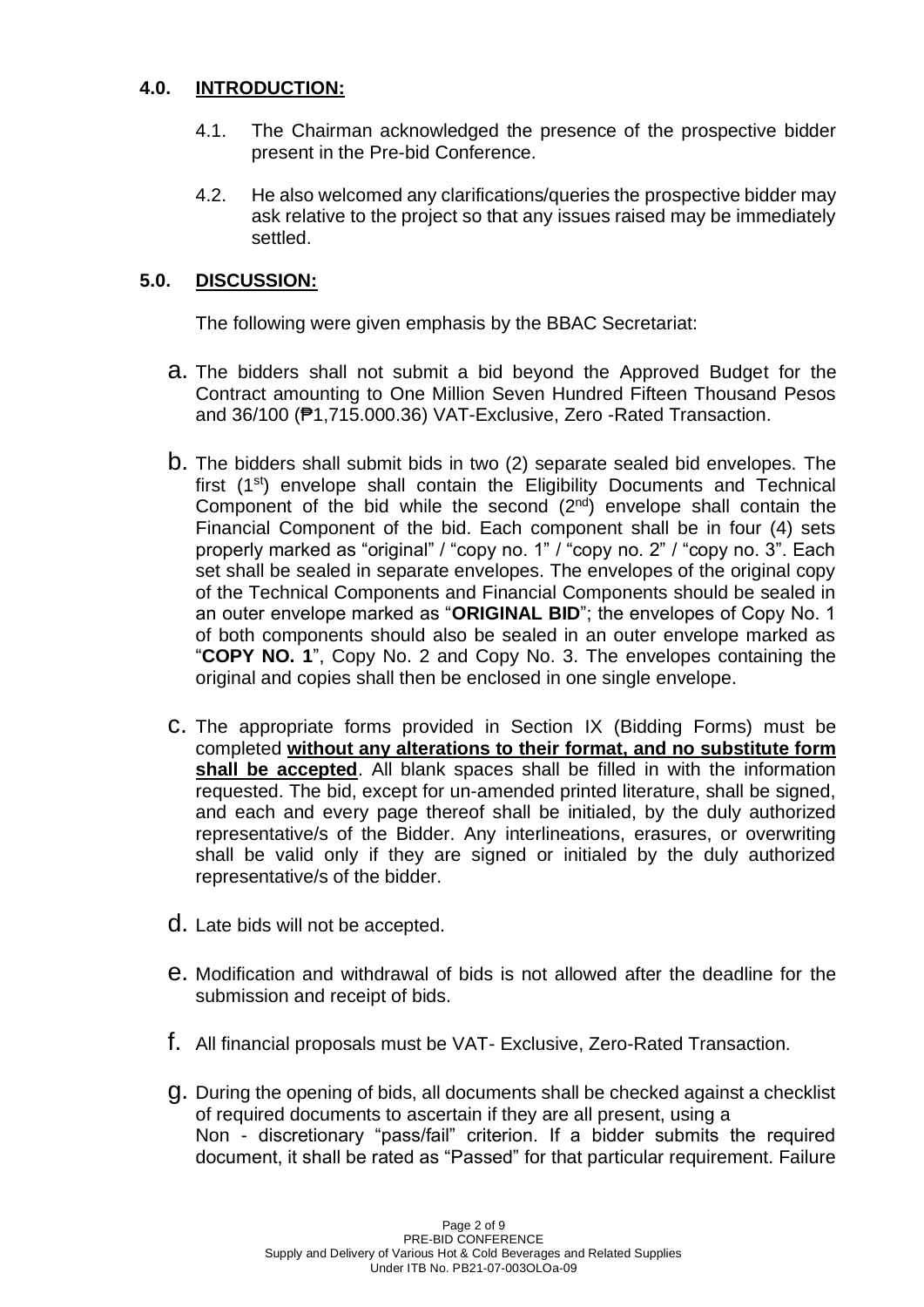to include any requirement or incomplete or patently insufficient shall be considered as "Failed."

- h. A Bid Bulletin shall be issued in case there are changes in any of the provisions of the Bidding Documents for the project. Copies of the Supplemental Bid Bulletin can be downloaded from the websites of the Philippine Amusement and Gaming Corporation (PAGCOR) and the Philippine Government Electronic Procurement System (PhilGEPS). On the other hand, as additional assistance from PAGCOR, the BBAC Secretariat will transmit copies of the Supplemental Bid Bulletin to all bidders who have already purchased the Bidding Documents either through fax or electronic mail.
- i. All pages of the submittals shall be initialed by the authorized signatory.
- j. The Financial Bid Forms should be duly signed by the authorized signatory.
- k. All the submittals shall be evaluated and verified during the post-qualification. Falsification of documents will result to disqualification.
- l. The First (1st) Bid Envelope (Eligibility Documents and Technical Component) must contain the following:
	- l.1 Bidders shall submit a valid PhilGEPS Certificate of Registration and Platinum Membership in accordance with Section 8.5.2 of the 2016 Revised IRR of RA 9184, if registered under the Platinum category, provided that all of the eligibility documents submitted to PhilGEPS are maintained and updated; or

In case any of the eligibility documents submitted to PhilGEPS is not updated, combination of a PhilGEPS Certificate of Registration and Platinum Membership, with any of the valid/updated Class "A" Eligibility Documents shall be submitted:

- i. Securities and Exchange Commission (SEC) Registration Certificate for corporations, partnerships and/or joint ventures, Department of Trade and Industry (DTI) Registration Certificate for sole proprietorship, *or* Cooperative Development Authority (CDA) Registration Certificate for cooperatives;
- ii. Valid Mayor's Permit issued by the city or municipality where the principal place of business of the prospective bidder is located, or the equivalent document for Exclusive Economic Zones or Areas.
- iii. Valid Tax Clearance Certificate per Executive Order (E.O.) No. 398, series of 2005, as finally reviewed and approved by the Bureau of Internal Revenue (BIR); and
- iv. Audited Financial Statements (AFS), stamped "received" by the BIR or its duly accredited and authorized institutions, for the preceding calendar year. In case the AFS for the preceding calendar year is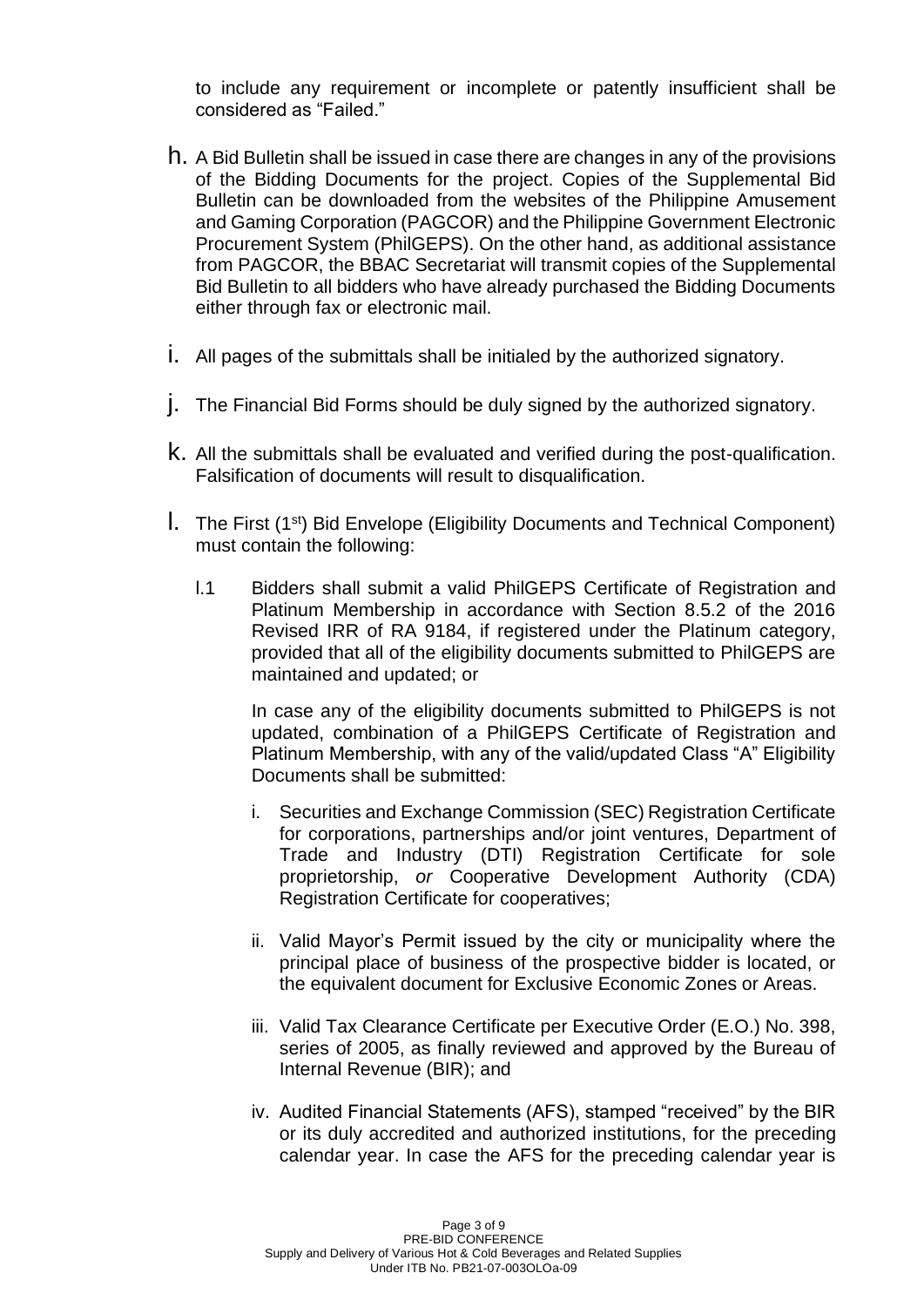not yet available, said AFS should not be earlier than two (2) years from the deadline for the Submission and Receipt of Bids.

Provided that the bidder/s having the Lowest Calculated Bid (LCB) /Single Calculated Bid (SCB) submit/s a valid and updated PhilGEPS Platinum Certificate of Registration and Membership within five (5) calendar days from receipt of the BAC notice of the LCB/SCB during the post-qualification process.

l.2 Statement of the prospective bidder of all its on-going government and private contracts, including contracts awarded but not yet started, if any, whether similar or not similar in nature and complexity to the contract to be bid, within the last three (3) years prior to the deadline for the Submission and Receipt of bids.

The Statement of all On-going and Completed Government and Private Contracts shall indicate the following:

- Name of the contract:
- Date of the contract;
- Contract period;
- Owner's name and address;
- Kinds of goods;
- Amount of contract and value of outstanding contracts;
- Date of delivery (please state estimated date of delivery);
- l.3 Statement identifying the bidder's Single Largest Completed Contract (SLCC) similar to the contract to be bid, amounting to at least twentyfive percent (25%) of the total ABC of each lot participated within the last three (3) years prior to the deadline for the Submission and Receipt of Bids in the amount of:

| LOT | <b>DESCRIPTION</b>                                       | <b>MINIMUM AMOUNT OF SLCC</b> |
|-----|----------------------------------------------------------|-------------------------------|
|     | Coffee, Tea, Powdered Drinks,<br>Creamer, Tea, and Sugar | PhP259,242.53                 |
| 2   | Cold Beverages                                           | PhP146,316.47                 |
| З   | Paper Cups                                               | PhP23,191.10                  |

The statements required shall indicate for each contract, the following:

- a. name of the contract;
- b. date of the contract;
- c. contract period;
- d. owner's name and address;
- e. kinds of goods;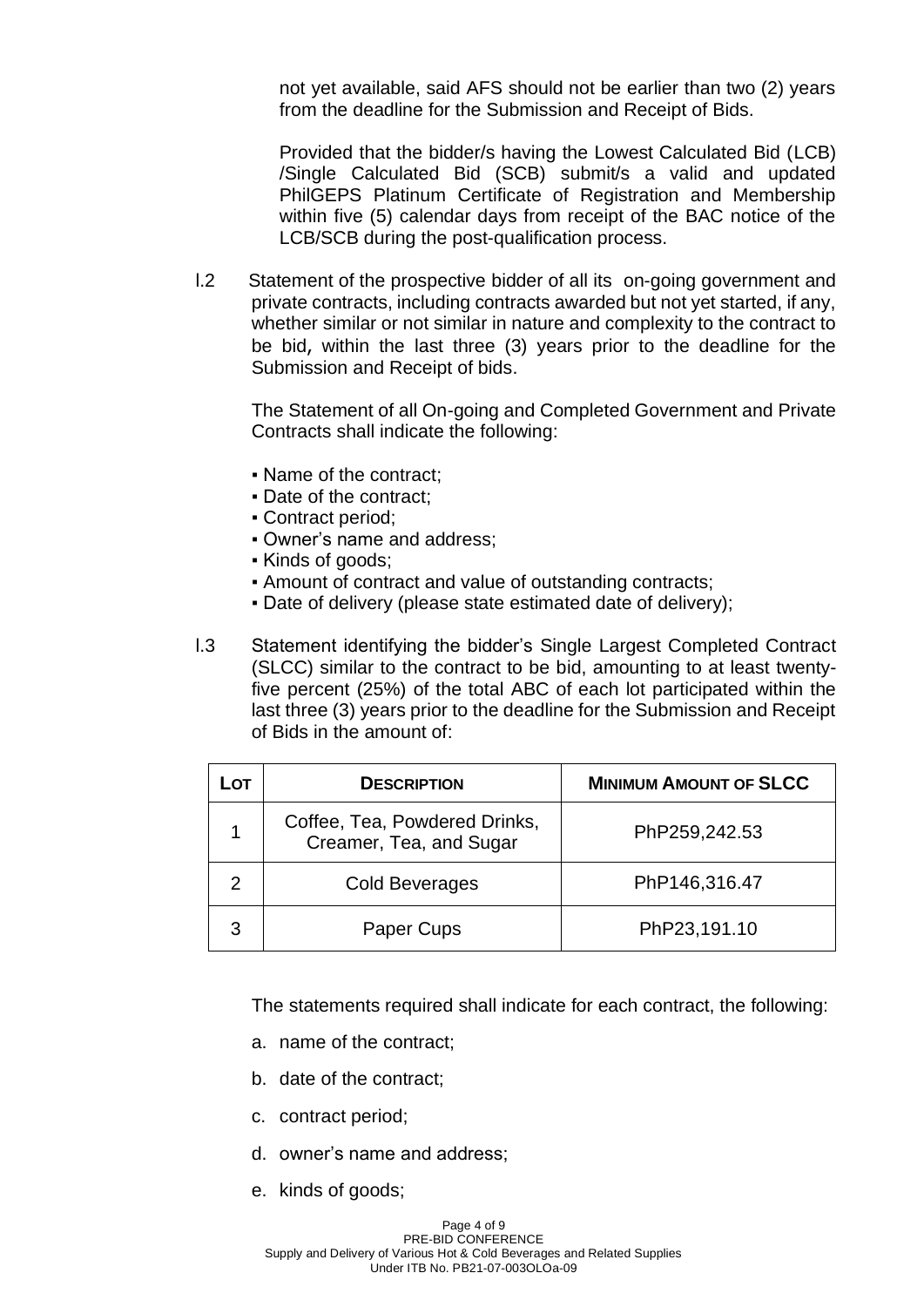- f. amount of completed contracts, adjusted by the bidder to current prices using PSA's consumer price index, if necessary for purposes of meeting the SLCC requirement;
- g. date of delivery (actual date of delivery for the single largest completed contract); and
- h. End-user's acceptance of official receipt(s) or sales invoice issued for the contract which shall be attached to the statement of SLCC.

Further, for purposes of post-qualification, kindly include in the aforesaid statements, the following information:

- $\circ$  Contact Person for the clients identified in the statement of all ongoing government and private contracts and SLCC; and
- o Contact details (telephone or facsimile number, e-mail address or cellular phone number).

For the identified SLCC, a copy of the entire set of the Purchase Order (P.O.) / Contract may be attached for purposes of post-qualification. For this purpose, similar contracts shall refer to: Supply and Delivery of Various *Hot and Cold Beverages and Related Supplies (Similar in Nature and Complexity).*

l.4 Computation of its Net Financial Contracting Capacity (NFCC) which must be at least equal to the ABC of each of the lot/s the bidder/s is/are participating in for PB21-07-003OLOa-09;

A Committed Line of Credit must be at least equal to ten percent (10%) of the ABCs for all the lots or items participated in by the prospective Bidder.

- l.5 A valid Joint Venture Agreement (JVA) in case the joint venture is already in existence, or duly notarized statements from all the potential joint venture partners stating that they will enter into and abide by the provisions of the JVA in the instance that the bid is successful.
	- $\triangleright$  Failure to enter into a JV in the event of contract award shall be a ground for bid security forfeiture.
	- ➢ All potential JV partners must submit their respective Class "A" Legal Eligibility Documents.
	- ➢ Submission of one of the potential JV partners of any of the technical and financial eligibility documents is already sufficient, provided that whoever submits the NFCC computation shall also submit its AFS and Statement of all ongoing contracts
- l.6 Bid Security, which should be valid for One Hundred Twenty (120) calendar days, in any of the following forms: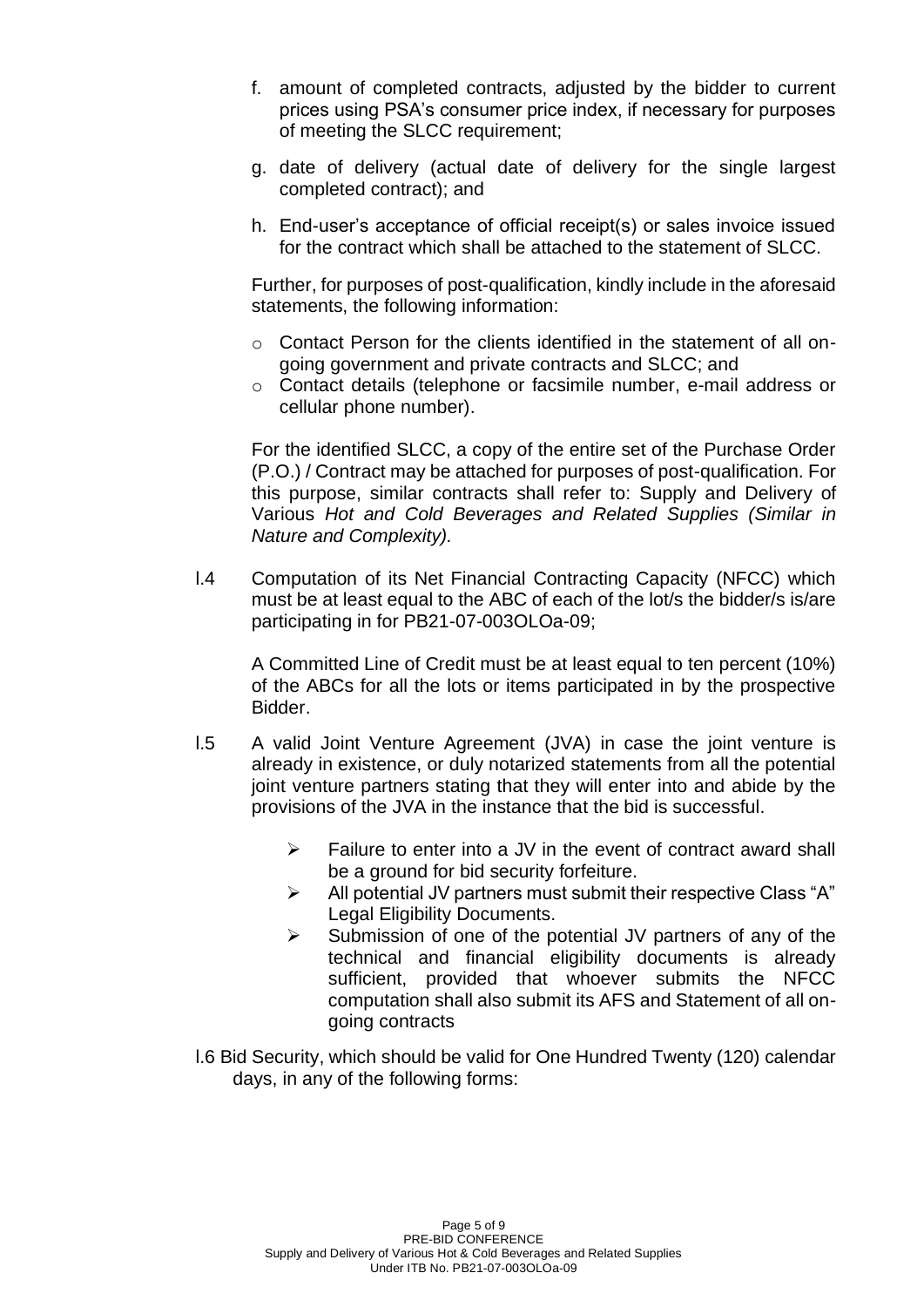| <b>LOT</b>     | a) Cash, cashier's/<br>manager's<br>check issued by a Universal or<br><b>Commercial Bank;</b><br>b) Bank draft/ guarantee<br><b>or</b><br>irrevocable<br>letter<br>of credit<br>by<br>a Universal<br>issued<br>or<br>Commercial Bank; Provided,<br>however, that<br>it<br>shall<br>be.<br>confirmed or authenticated by a<br>Universal or Commercial Bank,<br>if issued by a foreign bank<br>[at least Two Percent (2%) of the<br>ABC] | Bond,<br>Surety<br>c)<br>callable<br>upon<br>demand issued<br>by a surety or<br>insurance<br>duly<br>company<br>certified by the<br><b>Insurance</b><br><b>Commission</b><br>authorized<br>to<br>said<br>issue<br>security specific<br>for the project<br>[at least Five Percent<br>(5%) of the ABC] | <b>Bid Securing</b><br><b>Declaration as</b><br>provided in Section<br>IX hereof (Bidding<br>Forms)<br>[No percentage<br>required] |
|----------------|----------------------------------------------------------------------------------------------------------------------------------------------------------------------------------------------------------------------------------------------------------------------------------------------------------------------------------------------------------------------------------------------------------------------------------------|------------------------------------------------------------------------------------------------------------------------------------------------------------------------------------------------------------------------------------------------------------------------------------------------------|------------------------------------------------------------------------------------------------------------------------------------|
| 1              | PhP 20,739.40                                                                                                                                                                                                                                                                                                                                                                                                                          | PhP 51,848.51                                                                                                                                                                                                                                                                                        | No amount required.                                                                                                                |
| $\overline{2}$ | PhP 11,705.32                                                                                                                                                                                                                                                                                                                                                                                                                          | PhP 29,263.29                                                                                                                                                                                                                                                                                        | Template is provided<br>under Section<br>IX                                                                                        |
| 3              | PhP 1,855.29                                                                                                                                                                                                                                                                                                                                                                                                                           | PhP 4,638.22                                                                                                                                                                                                                                                                                         | (Bidding Forms)<br>0f<br>this<br><b>Bidding</b>                                                                                    |

- l.7 Schedule of Requirements (Section VI).
- l.8 Conformity with technical specifications as enumerated and specified in Section VII (Technical Specifications) of the Bidding Documents. Bidders must state either "Comply" or "Not Comply" against each of the individual parameters of each Specification stating the corresponding performance parameter offered. Statements of "Comply" or "Not Comply" must be supported by evidence in a Bidders Bid and crossreferenced to that evidence. The validity of the bid offer should be within One Hundred Twenty (120) calendar days from the date of Opening of Bids.
- l.9 Omnibus Sworn Statement in accordance with Section 25.2(a)(iv) of the IRR of RA 9184 and using the form prescribed in Section IX. Bidding Forms.

The Omnibus Sworn Statement shall be supported by an attached document showing proof of authorization, e.g., duly notarized Secretary's Certificate issued by the corporation or the members of the joint venture or a Special Power of Attorney, in case of Sole Proprietor.

- m. The contents of the Second (2<sup>nd</sup>) Bid Envelope are as follows:
	- m.1 The Financial Bid Form should be duly signed by the authorized signatory.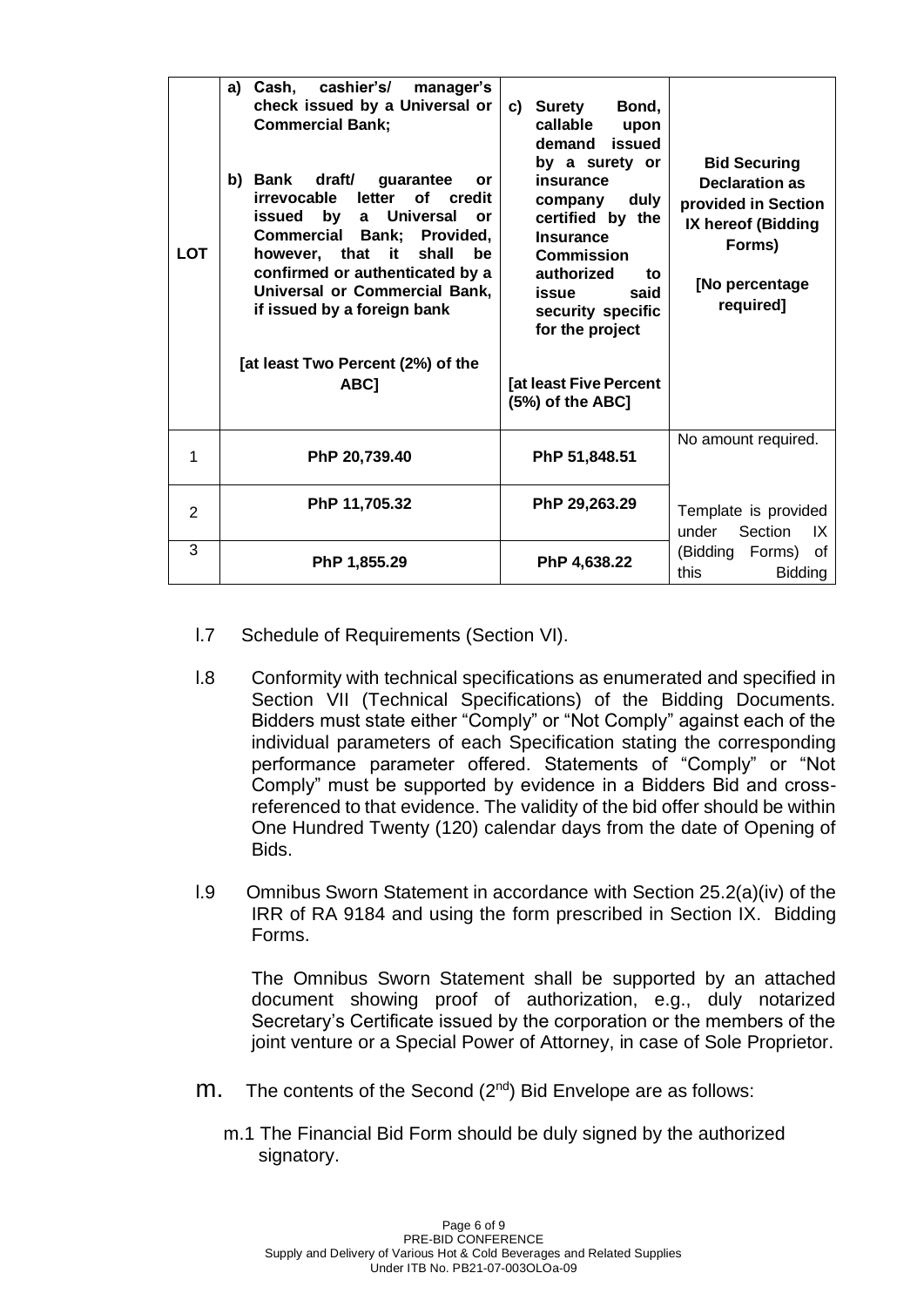m.2 For Goods Offered from within the Philippines Form.

*n.* During the presentation of the bidding documents, there were some clarifications and/or modifications on the provision of the bidding requirements/documents were made particularly in Section VII (Technical Specification) on the conditions of the expiration date/s of the goods the as raised by the prospective bidder. After examination and evaluation, the BBAC resolved to effect the following changes by issuance of Bid Bulletin, to wit:

# ➢ *All items in Lot 1*

- *FROM – Expiration Date should be at least eight (8) months from the date of delivery / acceptance with the condition to replace the delivered items two (2) months prior to its expiration with fresh batch of items of the same kind with at least eight (8) months expiration date.*
- *TO – Expiration date should be at least eight (8) months from the date of delivery / acceptance.*
- ➢ *All items in Lot 2 except item no 6 & 7*
	- *FROM - Expiration date should be at least one (1) year from the date of delivery / acceptance with the condition to replace the delivered items two (2) months prior to its expiration with fresh batch of items of the same kind with at least one (1) year expiration date.*
	- *TO – Expiration date should be at least eight (8) months from the date of delivery / acceptance.*
- ➢ *Item n0. 6 (Softdrinks, light in can) & 7 (Softdrinks, Zero) of Lot 2*
	- *FROM – Expiration date should be at least one (1) year from the date of delivery / acceptance with the condition to replace delivered items two (2) months prior to its expiration with fresh batch of items of the same kind with at least one (1) years expiration date.*
	- *TO – Expiration date should be at least four (4) months from the date of delivery / acceptance*
- o. All qualified bids identified after the Opening and Preliminary Examination of Bids shall then be subjected to Detailed Bid Evaluation in order to identify the bidder having the Lowest Calculated Bid (LCB).
- p. The LCB shall be determined in two (2) steps:

p.1 The detailed evaluation of the financial components of bids to establish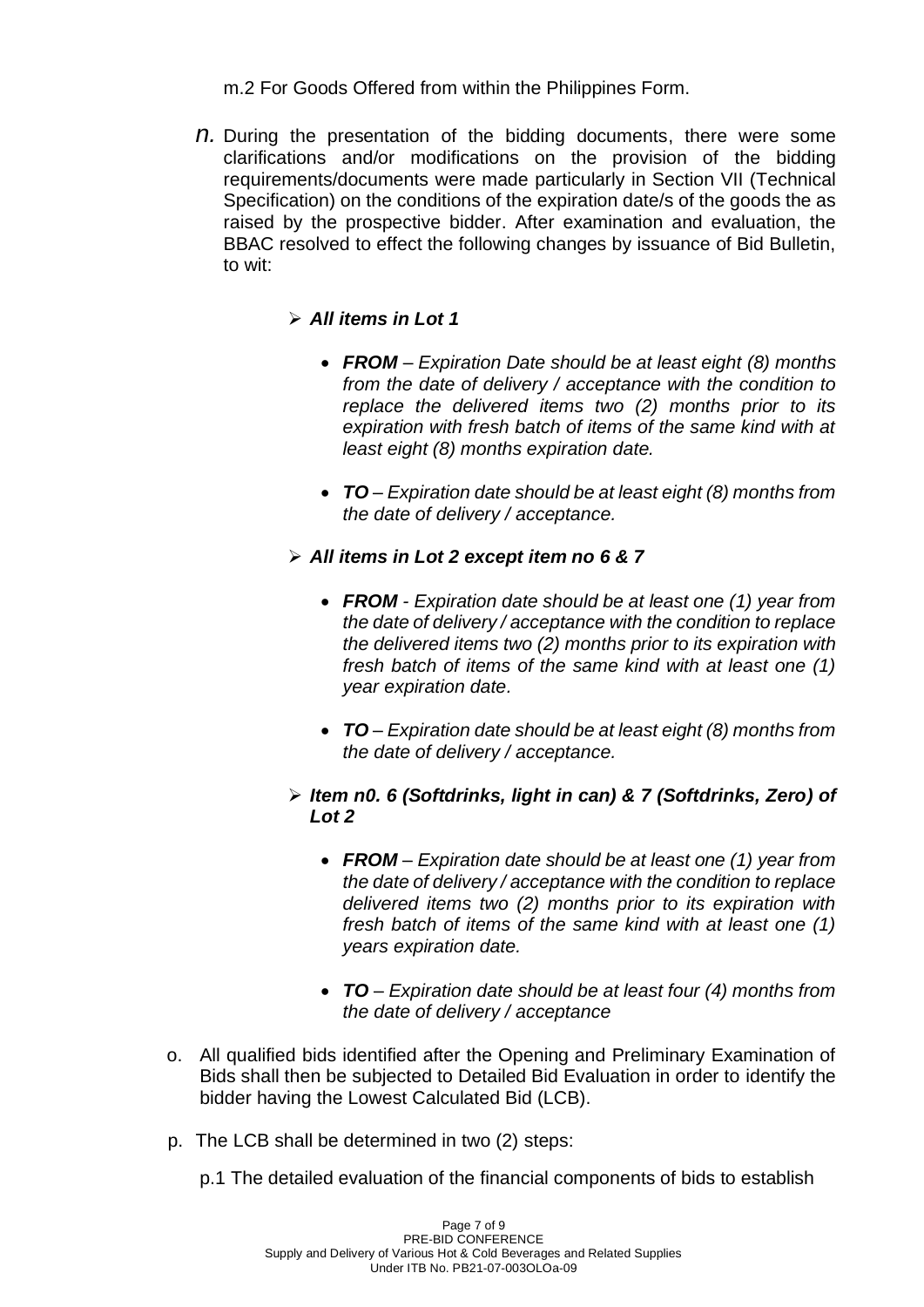the correct calculated prices of the bids; and

- p.2 The ranking of the total bid prices as calculated per lot from the lowest to the highest. The bid with the lowest price shall be identified as the Lowest Calculated Bid on a per lot basis.
- q. The BBAC shall conduct a detailed evaluation of all bids rated as "Passed," using non-discretionary pass/fail criteria. The BBAC shall consider the following in the evaluation of bids:
	- Completeness of the bid. Bids not addressing or providing all of the required items in the Schedule of Requirements including, where applicable, bill of quantities, shall be considered non-responsive and, thus, automatically disqualified. In this regard, where a required item is provided, but no price is indicated, the same shall be considered as non-responsive, but specifying a "0" (zero) for the said item would mean that it is being offered for free to the Procuring Entity, and
	- Arithmetical corrections. Consider computational errors and omissions to enable proper comparison of all eligible bids. Any adjustment shall be calculated in monetary terms to determine the calculated prices.
- r. Based on the detailed evaluation of bids, those that comply with the above mentioned requirements shall be ranked in the ascending order of their total calculated bid prices, as evaluated and corrected for computational errors, discounts and other modifications, to identify the Lowest Calculated Bid. Total calculated bid prices, as evaluated and corrected for computational errors, discounts and other modifications, which exceed the ABC shall not be considered.
	- r.1 The Bidder/s having the LCB shall then be subjected to post-qualification to determine whether it complies with and is responsive to all the requirements and conditions provided under IRR of R.A. 9184 and the Bidding Documents for the project.
	- r.2 During Post-Qualification, the BBAC shall verify, validate and ascertain all statements made and documents submitted by the bidder having the LCB to consider, but shall not be limited to the legal requirements, technical requirements, and financial requirements. Further, the bidder having the LCB must submit within a non-extendible period of five (5) calendar days from receipt of the BBAC notice the Latest income and business tax returns filed electronically through the Electronic Filing and Payment System (EFPS).
- s. If the BBAC determines that the Bidder with the LCB passes all the criteria for post-qualification, it shall declare said bid as the **Lowest Calculated Responsive Bid (LCRB)**, and recommend to the **Head of the Procuring Entity** the award of contract to the said Bidder at its submitted price or its calculated bid price, whichever is lower.
- t. Within ten (10) calendar days from receipt of the Notice of Award, the successful Bidder shall post the required performance security, sign and date the contract and return it to PAGCOR.